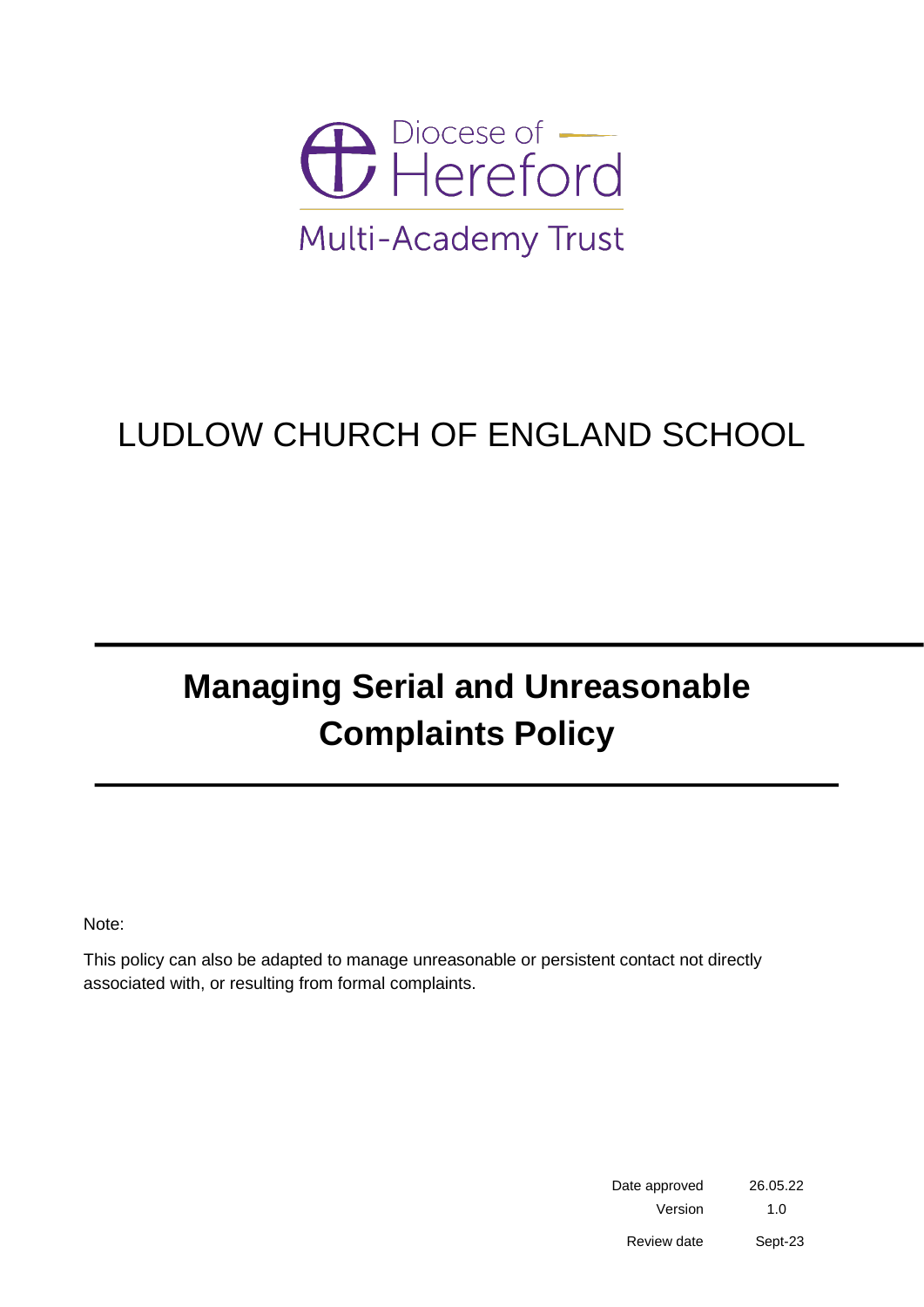- 1. Ludlow School is committed to dealing with all complaints fairly and impartially, and to providing a high quality service to those who complain. We will not normally limit the contact complainants have with our school. However, we do not expect our staff to tolerate unacceptable behaviour and will take action to protect staff from that behaviour, including that which is abusive, offensive or threatening.
- 2. Ludlow School defines unreasonable behaviour as that which hinders our consideration of complaints because of the frequency or nature of the complainant's contact with the school, such as, if the complainant:
	- refuses to articulate their complaint or specify the grounds of a complaint or the outcomes sought by raising the complaint, despite offers of assistance
	- refuses to co-operate with the complaints investigation process
	- refuses to accept that certain issues are not within the scope of the complaints procedure
	- insists on the complaint being dealt with in ways which are incompatible with the complaints procedure or with good practice
	- introduces trivial or irrelevant information which they expect to be taken into account and commented on
	- raises large numbers of detailed but unimportant questions, and insists they are fully answered, often immediately and to their own timescales
	- makes unjustified complaints about staff who are trying to deal with the issues, and seeks to have them replaced
	- changes the basis of the complaint as the investigation proceeds
	- repeatedly makes the same complaint (despite previous investigations or responses concluding that the complaint is groundless or has been addressed)
	- refuses to accept the findings of the investigation into that complaint where the school's complaint procedure has been fully and properly implemented and completed including referral to the Department for Education
	- seeks an unrealistic outcome